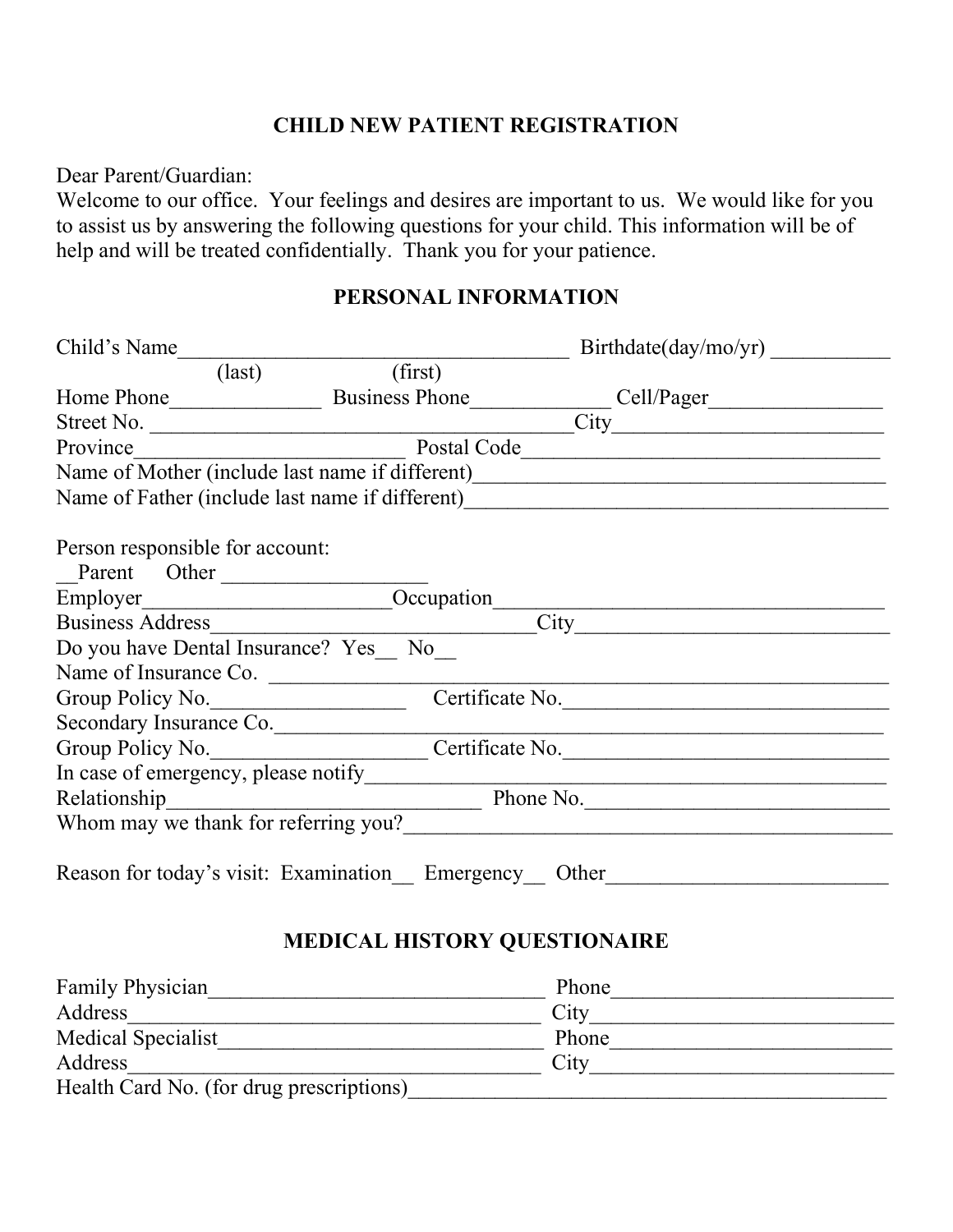| Is your child being treated for any medical condition at the present or                                                                                                                                                                                                                                                                                                                                                                                                                                                                                      |     |       |  |
|--------------------------------------------------------------------------------------------------------------------------------------------------------------------------------------------------------------------------------------------------------------------------------------------------------------------------------------------------------------------------------------------------------------------------------------------------------------------------------------------------------------------------------------------------------------|-----|-------|--|
| been treated within the last year?                                                                                                                                                                                                                                                                                                                                                                                                                                                                                                                           | Y/N | Maybe |  |
| Details, if yes                                                                                                                                                                                                                                                                                                                                                                                                                                                                                                                                              |     |       |  |
| When was your child's last visit to a physician?_________________________________                                                                                                                                                                                                                                                                                                                                                                                                                                                                            |     |       |  |
| Please give reason:                                                                                                                                                                                                                                                                                                                                                                                                                                                                                                                                          |     |       |  |
| Frease give reason.<br>Has there been any change in your child's general health in the past year? Y/N Maybe<br>Details, if yes                                                                                                                                                                                                                                                                                                                                                                                                                               |     |       |  |
| Is your child taking any medications or non-prescription drugs of any kind Y/N Maybe<br>If "yes", please list with dosage:                                                                                                                                                                                                                                                                                                                                                                                                                                   |     |       |  |
| Does your child have any allergies (e.g. latex)<br>Has your child ever had a peculiar or adverse reaction to any medicines                                                                                                                                                                                                                                                                                                                                                                                                                                   | Y/N | Maybe |  |
| or injections? (e.g. penicillin, codeine, aspirin or local anesthetic)                                                                                                                                                                                                                                                                                                                                                                                                                                                                                       | Y/N | Maybe |  |
| Does your child have any heart or blood pressure problems?                                                                                                                                                                                                                                                                                                                                                                                                                                                                                                   | Y/N | Maybe |  |
| Does your child have a heart murmur or mitral valve prolapse?                                                                                                                                                                                                                                                                                                                                                                                                                                                                                                | Y/N | Maybe |  |
| Has your child ever had Rheumatic Fever?                                                                                                                                                                                                                                                                                                                                                                                                                                                                                                                     | Y/N | Maybe |  |
| Does your child have or ever had jaundice, hepatitis or liver disease?                                                                                                                                                                                                                                                                                                                                                                                                                                                                                       |     | Maybe |  |
| Have you ever been told that your child should not give blood?<br>Does your child have any conditions that could affect his/her immune                                                                                                                                                                                                                                                                                                                                                                                                                       | Y/N | Maybe |  |
| system(e.g. AIDS, HIV positive, leukemias, etc)<br>Does your child have a tendency to bruise easily or bleed for a prolonged                                                                                                                                                                                                                                                                                                                                                                                                                                 | Y/N | Maybe |  |
| period of time after being injured?                                                                                                                                                                                                                                                                                                                                                                                                                                                                                                                          | Y/N | Maybe |  |
| Has your child ever been hospitalized for any serious illness or operations?                                                                                                                                                                                                                                                                                                                                                                                                                                                                                 | Y/N | Maybe |  |
| Does your child have or ever had any of the following? Please check off only those that apply.<br>$\mathbf{A} = \mathbf{A} \cdot \mathbf{A} + \mathbf{A} \cdot \mathbf{A} + \mathbf{A} \cdot \mathbf{A} + \mathbf{A} \cdot \mathbf{A} + \mathbf{A} \cdot \mathbf{A} + \mathbf{A} \cdot \mathbf{A} + \mathbf{A} \cdot \mathbf{A} + \mathbf{A} \cdot \mathbf{A} + \mathbf{A} \cdot \mathbf{A} + \mathbf{A} \cdot \mathbf{A} + \mathbf{A} \cdot \mathbf{A} + \mathbf{A} \cdot \mathbf{A} + \mathbf{A} \cdot \mathbf{A} + \mathbf{A} \cdot \mathbf{A} + \mathbf$ |     |       |  |

- \_chest pain \_\_bronchitis \_\_tuberculosis \_\_arthritis \_\_heart attack \_\_emphysema epilepsy diabetes stroke asthma stomach ulcers \_\_prosthetic joint \_\_kidney disease \_\_cancer \_\_eating disorder
- \_\_drug/alcohol dependency \_\_psychiatric disorder \_\_radiation therapy \_\_chemotherapy none of the above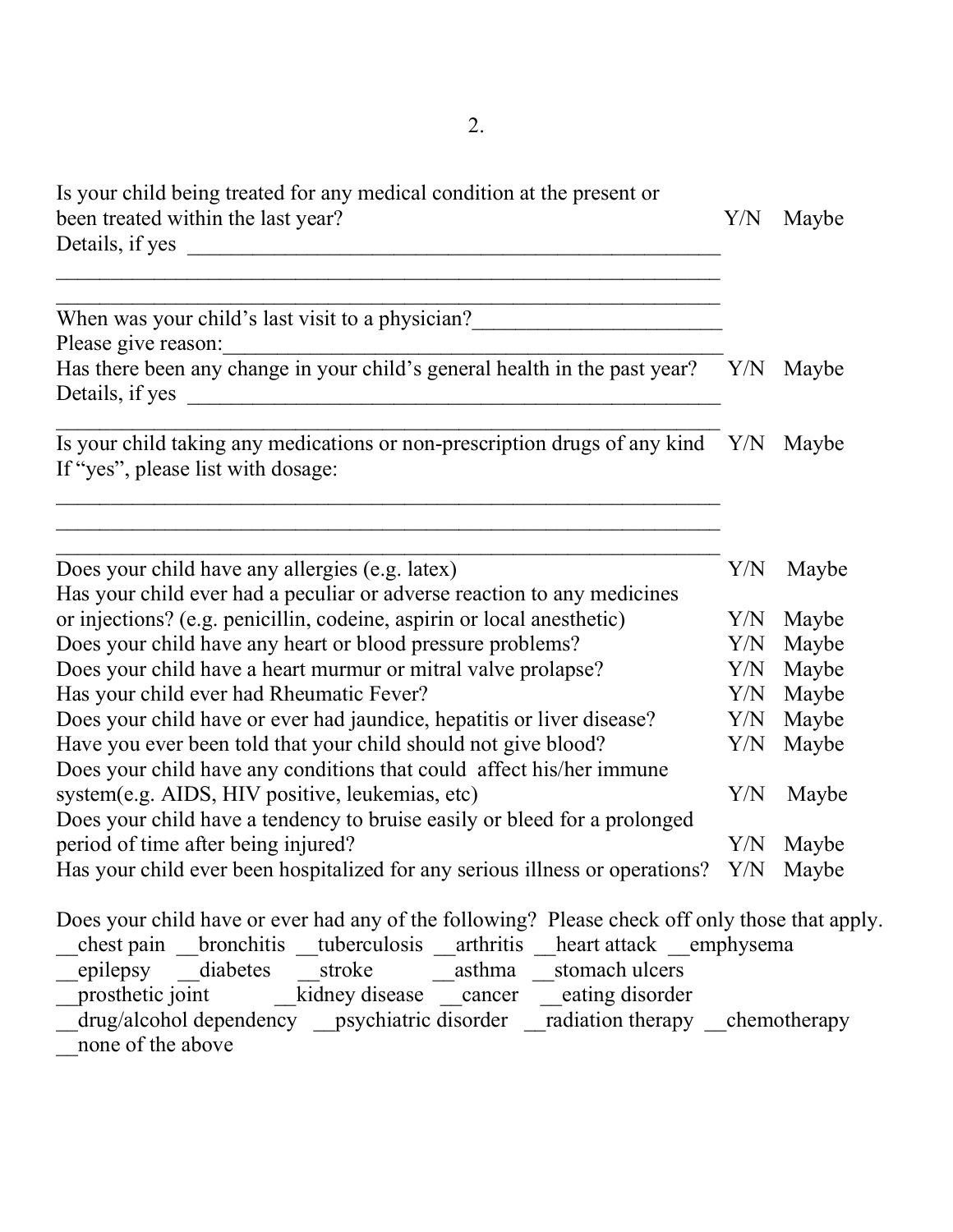3.

Please list and describe any conditions or diseases not listed in the previous page that your child may have or has ever had.

 $\mathcal{L}_\mathcal{L} = \mathcal{L}_\mathcal{L} = \mathcal{L}_\mathcal{L} = \mathcal{L}_\mathcal{L} = \mathcal{L}_\mathcal{L} = \mathcal{L}_\mathcal{L} = \mathcal{L}_\mathcal{L} = \mathcal{L}_\mathcal{L} = \mathcal{L}_\mathcal{L} = \mathcal{L}_\mathcal{L} = \mathcal{L}_\mathcal{L} = \mathcal{L}_\mathcal{L} = \mathcal{L}_\mathcal{L} = \mathcal{L}_\mathcal{L} = \mathcal{L}_\mathcal{L} = \mathcal{L}_\mathcal{L} = \mathcal{L}_\mathcal{L}$ 

 $\mathcal{L}_\mathcal{L} = \mathcal{L}_\mathcal{L} = \mathcal{L}_\mathcal{L} = \mathcal{L}_\mathcal{L} = \mathcal{L}_\mathcal{L} = \mathcal{L}_\mathcal{L} = \mathcal{L}_\mathcal{L} = \mathcal{L}_\mathcal{L} = \mathcal{L}_\mathcal{L} = \mathcal{L}_\mathcal{L} = \mathcal{L}_\mathcal{L} = \mathcal{L}_\mathcal{L} = \mathcal{L}_\mathcal{L} = \mathcal{L}_\mathcal{L} = \mathcal{L}_\mathcal{L} = \mathcal{L}_\mathcal{L} = \mathcal{L}_\mathcal{L}$ 

 $\mathcal{L}_\mathcal{L} = \mathcal{L}_\mathcal{L} = \mathcal{L}_\mathcal{L} = \mathcal{L}_\mathcal{L} = \mathcal{L}_\mathcal{L} = \mathcal{L}_\mathcal{L} = \mathcal{L}_\mathcal{L} = \mathcal{L}_\mathcal{L} = \mathcal{L}_\mathcal{L} = \mathcal{L}_\mathcal{L} = \mathcal{L}_\mathcal{L} = \mathcal{L}_\mathcal{L} = \mathcal{L}_\mathcal{L} = \mathcal{L}_\mathcal{L} = \mathcal{L}_\mathcal{L} = \mathcal{L}_\mathcal{L} = \mathcal{L}_\mathcal{L}$  $\mathcal{L}_\mathcal{L} = \mathcal{L}_\mathcal{L} = \mathcal{L}_\mathcal{L} = \mathcal{L}_\mathcal{L} = \mathcal{L}_\mathcal{L} = \mathcal{L}_\mathcal{L} = \mathcal{L}_\mathcal{L} = \mathcal{L}_\mathcal{L} = \mathcal{L}_\mathcal{L} = \mathcal{L}_\mathcal{L} = \mathcal{L}_\mathcal{L} = \mathcal{L}_\mathcal{L} = \mathcal{L}_\mathcal{L} = \mathcal{L}_\mathcal{L} = \mathcal{L}_\mathcal{L} = \mathcal{L}_\mathcal{L} = \mathcal{L}_\mathcal{L}$ 

Follow-up information to medical questionnaire:

Medical Alert:

## DENTAL HISTORY QUESTIONAIRE

Does your child have any emotional concerns regarding his/her dental visit? \_\_anxiety \_\_pain other concerns  $\qquad \qquad$ 

 $\mathcal{L}_\mathcal{L} = \mathcal{L}_\mathcal{L} = \mathcal{L}_\mathcal{L} = \mathcal{L}_\mathcal{L} = \mathcal{L}_\mathcal{L} = \mathcal{L}_\mathcal{L} = \mathcal{L}_\mathcal{L} = \mathcal{L}_\mathcal{L} = \mathcal{L}_\mathcal{L} = \mathcal{L}_\mathcal{L} = \mathcal{L}_\mathcal{L} = \mathcal{L}_\mathcal{L} = \mathcal{L}_\mathcal{L} = \mathcal{L}_\mathcal{L} = \mathcal{L}_\mathcal{L} = \mathcal{L}_\mathcal{L} = \mathcal{L}_\mathcal{L}$ 

| When was your child's last dental visit?                           | last dental x-rays? |       |
|--------------------------------------------------------------------|---------------------|-------|
| Previous dentist's name                                            | Phone No.           |       |
| Address                                                            | City                |       |
| Reason for changing dentist                                        |                     |       |
| Has your child been seeing a dentist regularly?                    | Y/N                 | Maybe |
| Does any of your child's teeth ache?                               | Y/N                 | Maybe |
| Has your child ever been advised to take antibiotics before dental |                     |       |
| visits?                                                            | Y/N                 | Maybe |
| Does your child's gums bleed when he/she brushes?                  | Y/N                 | Maybe |
| Does your child have any pain when he/she chews?                   | Y/N                 | Maybe |
| Do you feel that your child has bad breath?                        | Y/N                 | Maybe |